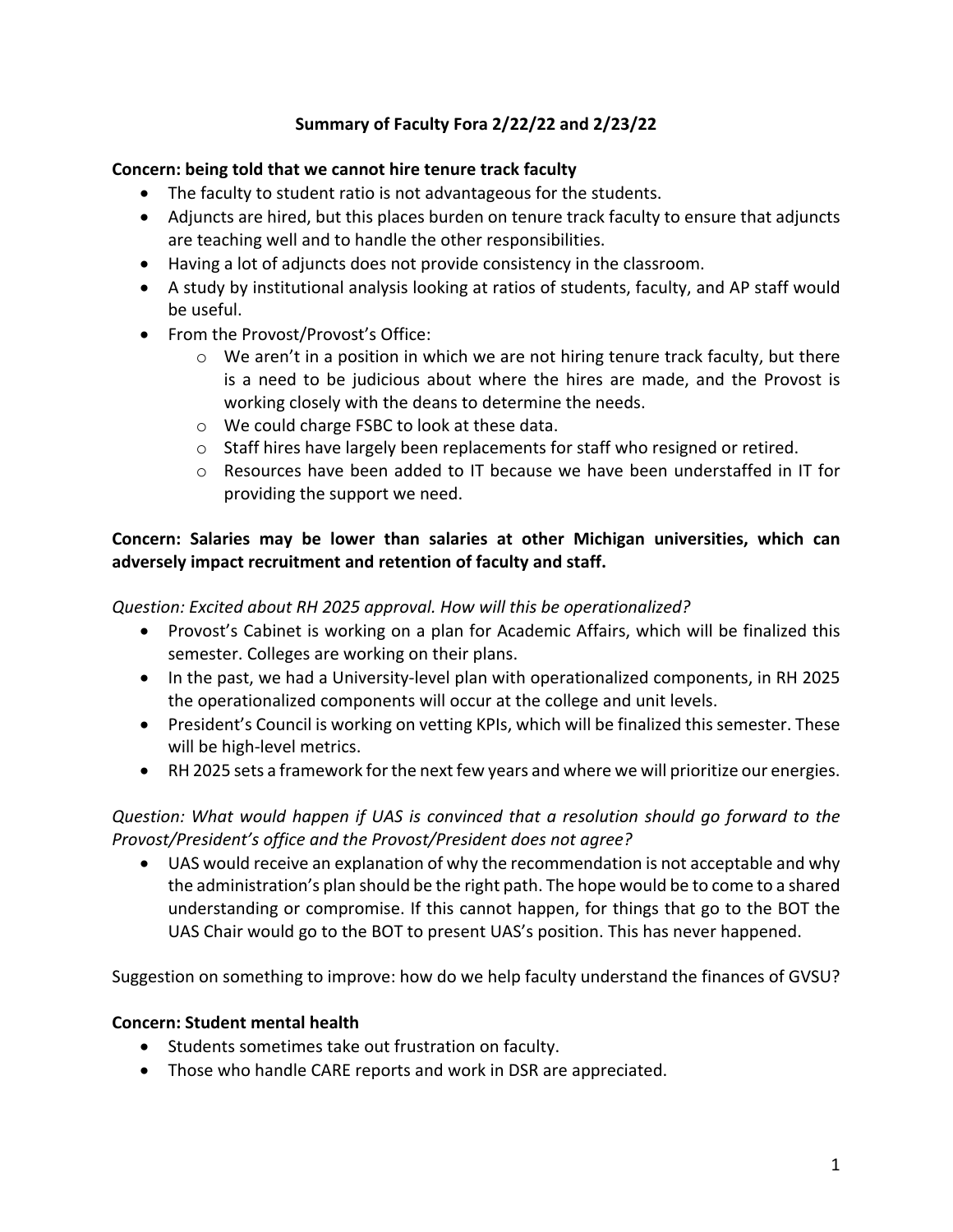- Graduate Council and the Graduate School are taking the lead on student mental health, which is appreciated. A taskforce has surveyed graduate students on mental health.
- FTLC has provided seminars on working with students with mental health concerns.
- There are concerns about faculty mental health, too. Some have experienced contentious meetings.
- Interim Provost Plouff agreed with concerns about students, faculty, and staff.
- There was an article in the Chronicle about the "Great Disengagement," which suggested that there is a side to being a professional that is draining and a side that is refreshing. The pandemic seems to have curtailed the replenishing side and extended the draining side. https://www.chronicle.com/article/the-great-faculty-disengagement.
- There are FLCs focused on mindfulness. There is a new 1-credit course approved by UCC for students on mindfulness. Contact Karen Gipson if you would be interested in being trained to teach the course.
- Managing relationships with students is difficult, trying to maintain healthy boundaries and also trying to help them.
	- $\circ$  School counselors in elementary schools follow up with students, something like this at the university level could be helpful.
- Do faculty and students understand each other?
	- o Grateful that faculty senate has a student rep, we may need more opportunities to communicate about policy that concerns faculty and students.
	- o Chair and VC of ECS/UAS will be presenting to student senate on shared governance.
	- o Student Senate now has an advisor.
- Do faculty and administration understand each other?
	- o We have the Provost and AVP attend our meetings in senate.
	- $\circ$  We get feedback from deans which can result in standing committee charges.

## **Concern: there seem to be more and more administrative types of tasks piled on and fewer faculty are running for committees.**

- Could ECS/UAS help with this?
- Are there some things that some committees don't need to do anymore?
	- $\circ$  During the pandemic committees have focused on critical work and many have cut back on meetings.
- Over the last few years the lines between work and life have been blurred due to a lot of working online.
	- o Students seem to expect immediate replies.
	- o Maybe we could develop some GV expectations. We could role model setting boundaries for students so they can think about boundaries they will need to set in their lives.

# **Concern: ECS/UAS communications, while appreciated, can be hard to digest.**

- Links go to general sites, not exact memos.
	- o Memos can be found in the SHORE system. Once the provost approves memos, they become official. We can share the official SHORE links.